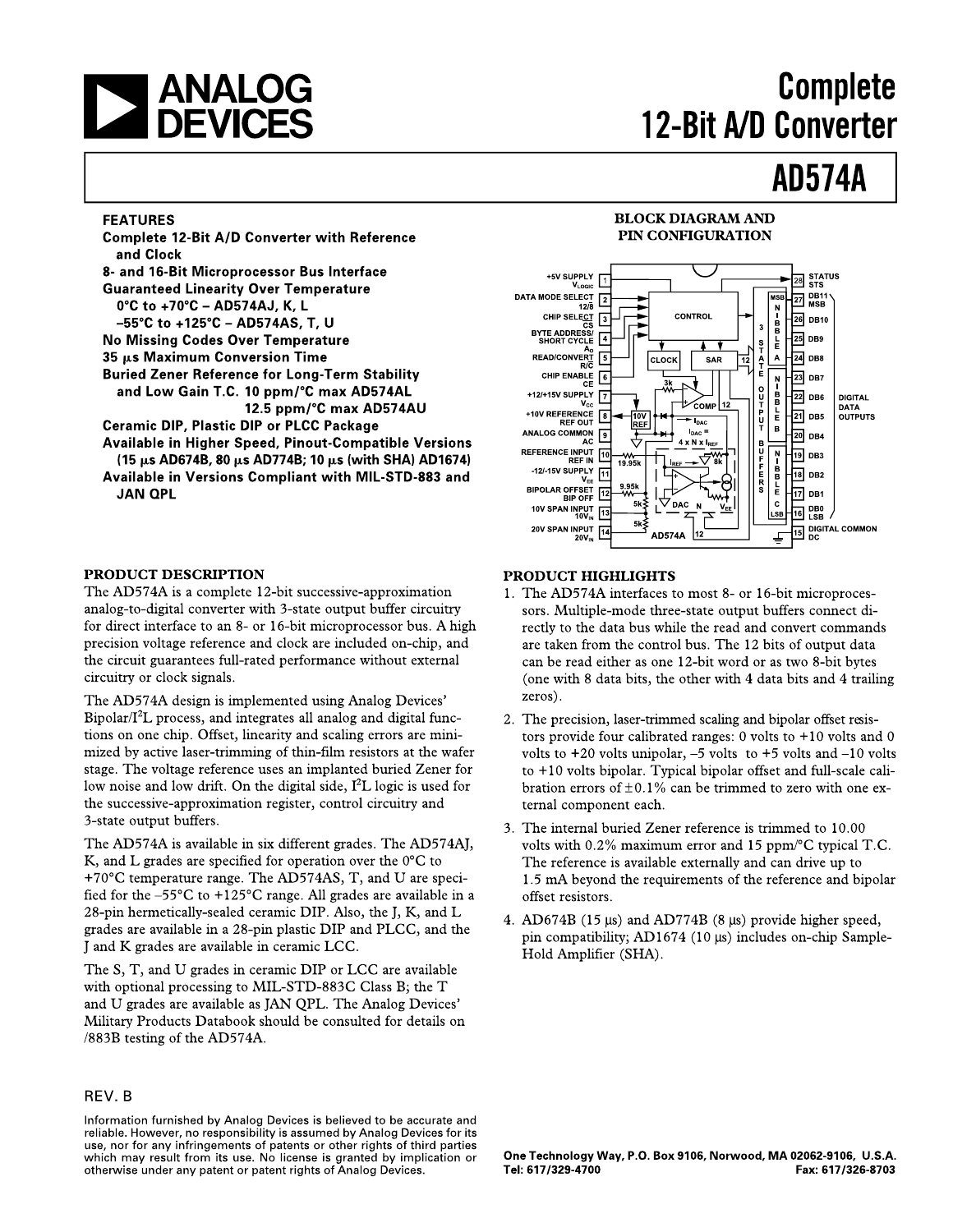### $\mathbf{A}\mathbf{D}574\mathbf{A}-\mathbf{S}\mathbf{PEC}$  **|FICATIONS** (@ +25°C with V<sub>cc</sub> = +15 V or +12 V, V<sub>LOGIC</sub> = +5 V, V<sub>EE</sub> = -15 V or -12 V **unless otherwise noted)**

|                                                                                                                                                                                                                                          |                                  | AD574AI                                         |                                               |                                 | AD574AK                                      |                                               |                              | AD574AL                    |                                               |                                                                       |
|------------------------------------------------------------------------------------------------------------------------------------------------------------------------------------------------------------------------------------------|----------------------------------|-------------------------------------------------|-----------------------------------------------|---------------------------------|----------------------------------------------|-----------------------------------------------|------------------------------|----------------------------|-----------------------------------------------|-----------------------------------------------------------------------|
| Model                                                                                                                                                                                                                                    | Min                              | Typ                                             | Max                                           | Min                             | Typ                                          | Max                                           | Min                          | Typ                        | Max                                           | Units                                                                 |
| <b>RESOLUTION</b>                                                                                                                                                                                                                        |                                  |                                                 | 12                                            |                                 |                                              | 12                                            |                              |                            | 12                                            | <b>Bits</b>                                                           |
| LINEARITY ERROR @ +25°C<br>$T_{MIN}$ to $T_{MAX}$                                                                                                                                                                                        |                                  |                                                 | ±1<br>$\pm 1$                                 |                                 |                                              | ±1/2<br>±1/2                                  |                              |                            | $\pm 1/2$<br>$\pm 1/2$                        | <b>LSB</b><br>LSB                                                     |
| DIFFERENTIAL LINEARITY ERROR<br>(Minimum Resolution for Which No<br>Missing Codes are Guaranteed)<br>$T_{MIN}$ to $T_{MAX}$                                                                                                              | 11                               |                                                 |                                               | 12                              |                                              |                                               | 12                           |                            |                                               | <b>Bits</b>                                                           |
| UNIPOLAR OFFSET (Adjustable to Zero)                                                                                                                                                                                                     |                                  |                                                 | ±2                                            |                                 |                                              | $\pm 1$                                       |                              |                            | $\pm 1$                                       | <b>LSB</b>                                                            |
| BIPOLAR OFFSET (Adjustable to Zero)                                                                                                                                                                                                      |                                  |                                                 | ±4                                            |                                 |                                              | ±4                                            |                              |                            | ±2                                            | LSB                                                                   |
| FULL-SCALE CALIBRATION ERROR<br>(With Fixed 50 $\Omega$ Resistor from REF OUT to REF IN)<br>(Adjustable to Zero)                                                                                                                         |                                  |                                                 | 0.25                                          |                                 |                                              | 0.25                                          |                              |                            | 0.125                                         | % of FS                                                               |
| TEMPERATURE RANGE                                                                                                                                                                                                                        | $\boldsymbol{0}$                 |                                                 | $+70$                                         | $\mathbf 0$                     |                                              | $+70$                                         | $\mathbf 0$                  |                            | $+70$                                         | $^{\circ}C$                                                           |
| TEMPERATURE COEFFICIENTS<br>(Using Internal Reference)<br>$T_{MIN}$ to $T_{MAX}$<br>Unipolar Offset<br><b>Bipolar Offset</b>                                                                                                             |                                  |                                                 | ±2(10)<br>±2(10)                              |                                 |                                              | $\pm 1$ (5)<br>$\pm 1$ (5)                    |                              |                            | $\pm 1$ (5)<br>$\pm 1$ (5)                    | LSB $(ppm/°C)$<br>LSB $(ppm/°C)$                                      |
| Full-Scale Calibration<br>POWER SUPPLY REJECTION<br>Max Change in Full-Scale Calibration<br>$V_{\text{CC}}$ = 15 V $\pm$ 1.5 V or 12 V $\pm$ 0.6 V<br>$V_{LOGIC}$ = 5 V $\pm$ 0.5 V<br>$V_{EF}$ = -15 V $\pm$ 1.5 V or -12 V $\pm$ 0.6 V |                                  |                                                 | ±9(50)<br>±2<br>±1/2<br>±2                    |                                 |                                              | ±5(27)<br>$\pm 1$<br>±1/2<br>$\pm 1$          |                              |                            | ±2(10)<br>$\pm 1$<br>±1/2<br>$\pm 1$          | LSB ( $ppm$ <sup>o</sup> C)<br><b>LSB</b><br><b>LSB</b><br><b>LSB</b> |
| <b>ANALOG INPUT</b>                                                                                                                                                                                                                      |                                  |                                                 |                                               |                                 |                                              |                                               |                              |                            |                                               |                                                                       |
| <b>Input Ranges</b><br>Bipolar                                                                                                                                                                                                           | $-5$<br>$-10$                    |                                                 | $+5$<br>$+10$                                 | $-5$<br>$-10$                   |                                              | $+5$<br>$+10$                                 | $-5$<br>$-10$                |                            | $+5$<br>$+10$                                 | Volts<br>Volts                                                        |
| Unipolar                                                                                                                                                                                                                                 | $\boldsymbol{0}$<br>$\mathbf{0}$ |                                                 | $+10$<br>$+20$                                | $\boldsymbol{0}$<br>$\mathbf 0$ |                                              | $+10$<br>$+20$                                | $\mathbf{0}$<br>$\mathbf{0}$ |                            | $+10$<br>$+20$                                | Volts<br>Volts                                                        |
| Input Impedance<br>10 Volt Span<br>20 Volt Span                                                                                                                                                                                          | 3<br>6                           | 5<br>10                                         | $\tau$<br>14                                  | 3<br>6                          | 5<br>10                                      | 7<br>14                                       | $\mathbf{3}$<br>6            | 5<br>10                    | $\overline{7}$<br>14                          | $k\Omega$<br>$k\Omega$                                                |
| DIGITAL CHARACTERISTICS <sup>1</sup> (T <sub>MIN</sub> -T <sub>MAX</sub> )<br>Inputs <sup>2</sup> (CE, $\overline{CS}$ , R/ $\overline{C}$ , A <sub>0</sub> )<br>Logic "1" Voltage<br>Logic "0" Voltage<br>Current<br>Capacitance        | $+2.0$<br>$-0.5$<br>$-20$        | $\overline{5}$                                  | $+5.5$<br>$+0.8$<br>$+20$                     | $+2.0$<br>$-0.5$<br>$-20$       | 5                                            | $+5.5$<br>$+0.8$<br>$+20$                     | $+2.0$<br>$-0.5$<br>$-20$    | 5                          | $+5.5$<br>$+0.8$<br>$+20$                     | Volts<br>Volts<br>μA<br>pF                                            |
| Output (DB11-DB0, STS)<br>Logic "1" Voltage ( $I_{\text{SOLRCE}} \le 500 \mu\text{A}$ )<br>Logic "0" Voltage $(I_{\text{SINK}} \le 1.6 \text{ mA})$<br>Leakage (DB11-DB0, High-Z State)<br>Capacitance                                   | $+2.4$<br>$-20$                  | 5                                               | $+0.4$<br>$+20$                               | $+2.4$<br>$-20$                 | 5                                            | $+0.4$<br>$+20$                               | $+2.4$<br>$-20$              | 5                          | $+0.4$<br>$+20$                               | Volts<br>Volts<br>μA<br>pF                                            |
| POWER SUPPLIES<br><b>Operating Range</b><br>$V_{LOGIC}$<br>$V_{CC}$<br>$V_{EE}$<br><b>Operating Current</b><br>$I_{LOGIC}$<br>$I_{\rm CC}$<br>$I_{EE}$                                                                                   | $+4.5$<br>$+11.4$<br>$-11.4$     | 30<br>$\overline{c}$<br>18                      | $+5.5$<br>$+16.5$<br>$-16.5$<br>40<br>5<br>30 | $+4.5$<br>$+11.4$<br>$-11.4$    | 30<br>$\overline{2}$<br>18                   | $+5.5$<br>$+16.5$<br>$-16.5$<br>40<br>5<br>30 | $+4.5$<br>$+11.4$<br>$-11.4$ | 30<br>$\overline{2}$<br>18 | $+5.5$<br>$+16.5$<br>$-16.5$<br>40<br>5<br>30 | Volts<br>Volts<br>Volts<br>mA<br>mA<br>mA                             |
| POWER DISSIPATION                                                                                                                                                                                                                        |                                  | 390                                             | 725                                           |                                 | 390                                          | 725                                           |                              | 390                        | 725                                           | mW                                                                    |
| INTERNAL REFERENCE VOLTAGE<br>Output Current (Available for External Loads) <sup>3</sup><br>(External Load Should not Change During Conversion)                                                                                          | 9.98                             | 10.0                                            | 10.02<br>1.5                                  | 9.98                            | 10.0                                         | 10.02<br>1.5                                  | 9.99                         | 10.0                       | 10.01<br>1.5                                  | Volts<br>mA                                                           |
| PACKAGE OPTIONS <sup>4</sup><br>Ceramic (D-28)<br>Plastic (N-28)<br>PLCC (P-28A)<br>$LCC$ (E-28A)                                                                                                                                        |                                  | AD574ASD<br>$AD574A$ JN<br>AD574AJP<br>AD574AJE |                                               |                                 | AD574AKD<br>AD574AKN<br>AD574AKP<br>AD574AKE |                                               |                              | AD574ALD<br>AD574ALN       |                                               |                                                                       |

NOTES

<sup>1</sup>Detailed Timing Specifications appear in the Timing Section.

 $^{2}12/\overline{8}$  Input is not TTL-compatible and must be hard wired to  $\rm V_{LOGIC}$  or Digital Common.

<sup>3</sup>The reference should be buffered for operation on  $\pm 12$  V supplies.<br><sup>4</sup>D = Ceramic DIP; N = Plastic DIP; P = Plastic Leaded Chip Carrier.

Specifications subject to change without notice.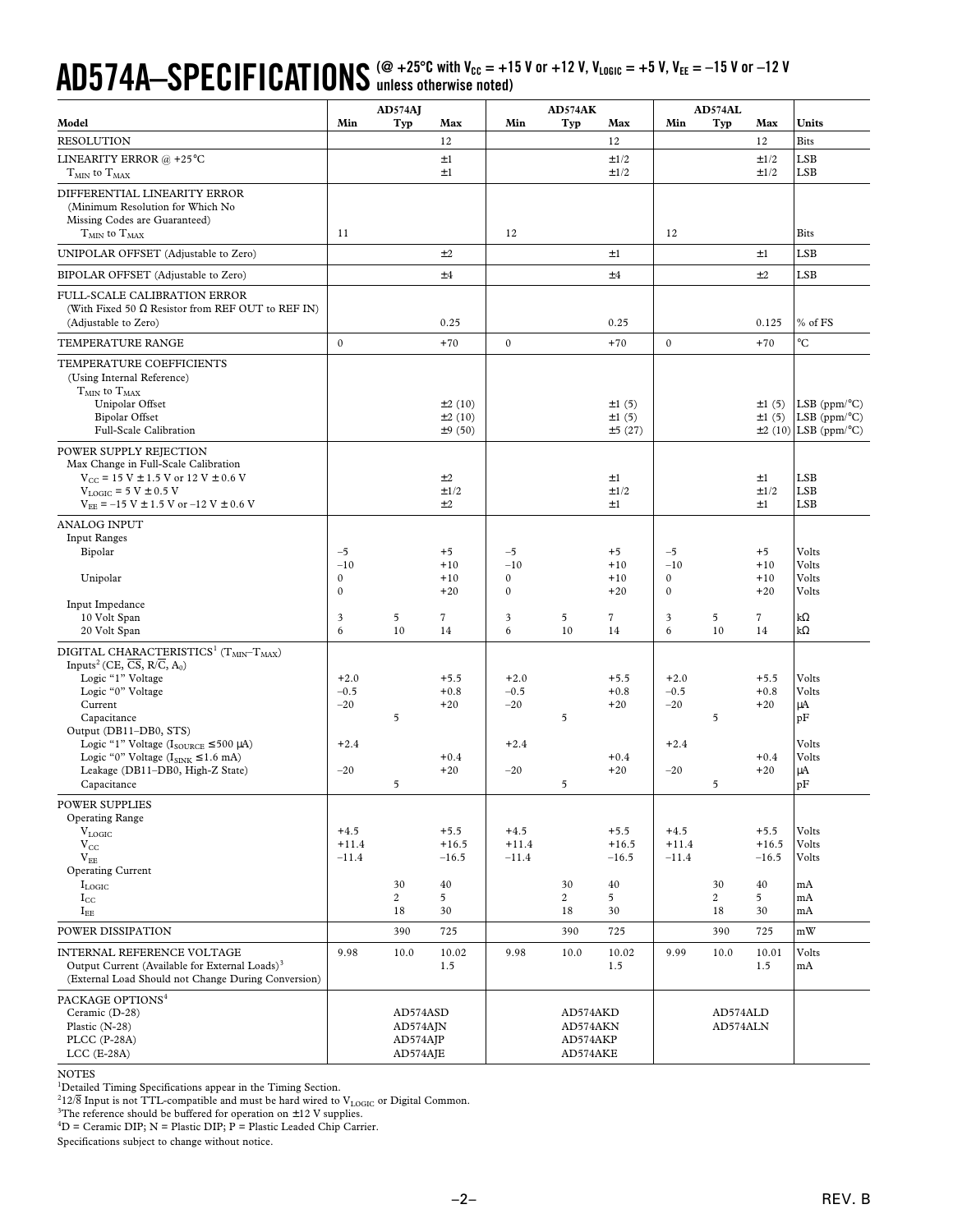|                                                                                                                                                                                                                                                                                                                                                                                                                                      |                                              | AD574AS              |                                               |                                              | AD574AT                    |                                               |                                              | AD574AU       |                                               |                                                                                           |
|--------------------------------------------------------------------------------------------------------------------------------------------------------------------------------------------------------------------------------------------------------------------------------------------------------------------------------------------------------------------------------------------------------------------------------------|----------------------------------------------|----------------------|-----------------------------------------------|----------------------------------------------|----------------------------|-----------------------------------------------|----------------------------------------------|---------------|-----------------------------------------------|-------------------------------------------------------------------------------------------|
| Model                                                                                                                                                                                                                                                                                                                                                                                                                                | Min                                          | Typ                  | Max                                           | Min                                          | Typ                        | Max                                           | Min                                          |               | Typ Max                                       | Units                                                                                     |
| <b>RESOLUTION</b>                                                                                                                                                                                                                                                                                                                                                                                                                    |                                              |                      | 12                                            |                                              |                            | 12                                            |                                              |               | 12                                            | <b>Bits</b>                                                                               |
| LINEARITY ERROR @ +25°C<br>$\rm T_{MIN}$ to $\rm T_{MAX}$                                                                                                                                                                                                                                                                                                                                                                            |                                              |                      | $\pm 1$<br>$\pm 1$                            |                                              |                            | ±1/2<br>$\pm 1$                               |                                              |               | ±1/2<br>$\pm 1$                               | <b>LSB</b><br><b>LSB</b>                                                                  |
| DIFFERENTIAL LINEARITY ERROR<br>(Minimum Resolution for Which No<br>Missing Codes are Guaranteed)<br>$TMIN$ to $TMAX$                                                                                                                                                                                                                                                                                                                | 11                                           |                      |                                               | 12                                           |                            |                                               | 12                                           |               |                                               | <b>Bits</b>                                                                               |
| UNIPOLAR OFFSET (Adjustable to Zero)                                                                                                                                                                                                                                                                                                                                                                                                 |                                              |                      | ±2                                            |                                              |                            | $\pm 1$                                       |                                              |               | $\pm 1$                                       | <b>LSB</b>                                                                                |
| BIPOLAR OFFSET (Adjustable to Zero)                                                                                                                                                                                                                                                                                                                                                                                                  |                                              |                      | ±4                                            |                                              |                            | ±4                                            |                                              |               | ±2                                            | <b>LSB</b>                                                                                |
| FULL-SCALE CALIBRATION ERROR<br>(With Fixed 50 $\Omega$ Resistor from REF OUT to REF IN)<br>(Adjustable to Zero)                                                                                                                                                                                                                                                                                                                     |                                              |                      | 0.25                                          |                                              |                            | 0.25                                          |                                              |               | 0.125                                         | % of FS                                                                                   |
| TEMPERATURE RANGE                                                                                                                                                                                                                                                                                                                                                                                                                    | $-55$                                        |                      | $+125$                                        | $-55$                                        |                            | $+125$                                        | $-55$                                        |               | $+125$                                        | $^{\circ}C$                                                                               |
| TEMPERATURE COEFFICIENTS<br>(Using Internal Reference)<br>$(T_{MIN}$ to $T_{MAX}$ )<br>Unipolar Offset<br><b>Bipolar Offset</b><br>Full-Scale Calibration                                                                                                                                                                                                                                                                            |                                              |                      | $\pm 2(5)$<br>±4(10)<br>±20(50)               |                                              |                            | ±1(2.5)<br>±2(5)<br>±10(25)                   |                                              |               | ±1(2.5)<br>±1(2.5)<br>±5(12.5)                | LSB ( $ppm$ <sup>o</sup> C)<br>LSB ( $ppm$ <sup>o</sup> C)<br>LSB ( $ppm$ <sup>o</sup> C) |
| POWER SUPPLY REJECTION<br>Max Change in Full-Scale Calibration<br>$V_{CC}$ = 15 V $\pm$ 1.5 V or 12 V $\pm$ 0.6 V<br>$V_{LOGIC}$ = 5 V $\pm$ 0.5 V<br>$V_{EE}$ = -15 V $\pm$ 1.5 V or -12 V $\pm$ 0.6 V                                                                                                                                                                                                                              |                                              |                      | ±2<br>±1/2<br>±2                              |                                              |                            | $\pm 1$<br>±1/2<br>$\pm 1$                    |                                              |               | $\pm 1$<br>±1/2<br>$\pm 1$                    | <b>LSB</b><br><b>LSB</b><br><b>LSB</b>                                                    |
| <b>ANALOG INPUT</b><br><b>Input Ranges</b><br>Bipolar<br>Unipolar                                                                                                                                                                                                                                                                                                                                                                    | $-5$<br>$-10$<br>$\boldsymbol{0}$            |                      | $+5$<br>$+10$<br>$+10$                        | $-5$<br>$-10$<br>$\boldsymbol{0}$            |                            | $+5$<br>$+10$<br>$+10$                        | $-5$<br>$-10$<br>$\mathbf{0}$                |               | $+5$<br>$+10$<br>$+10$                        | Volts<br>Volts<br>Volts                                                                   |
| Input Impedance<br>10 Volt Span<br>20 Volt Span                                                                                                                                                                                                                                                                                                                                                                                      | $\boldsymbol{0}$<br>3<br>6                   | $\overline{5}$<br>10 | $+20$<br>$\overline{7}$<br>14                 | $\boldsymbol{0}$<br>3<br>6                   | $\overline{5}$<br>10       | $+20$<br>$\overline{7}$<br>14                 | $\mathbf{0}$<br>3<br>6                       | 5<br>10       | $+20$<br>$\overline{7}$<br>14                 | Volts<br>$k\Omega$<br>$k\Omega$                                                           |
| DIGITAL CHARACTERISTICS <sup>1</sup> (T <sub>MIN</sub> -T <sub>MAX</sub> )<br>Inputs <sup>2</sup> (CE, $\overline{CS}$ , R/ $\overline{C}$ , A <sub>0</sub> )<br>Logic "1" Voltage<br>Logic "0" Voltage<br>Current<br>Capacitance<br>Output (DB11-DB0, STS)<br>Logic "1" Voltage ( $I_{\text{SOLRCE}} \le 500 \mu\text{A}$ )<br>Logic "0" Voltage ( $I_{\text{SINK}} \le 1.6$ mA)<br>Leakage (DB11-DB0, High-Z State)<br>Capacitance | $+2.0$<br>$-0.5$<br>$-20$<br>$+2.4$<br>$-20$ | 5<br>5               | $+5.5$<br>$+0.8$<br>$+20$<br>$+0.4$<br>$+20$  | $+2.0$<br>$-0.5$<br>$-20$<br>$+2.4$<br>$-20$ | 5<br>5                     | $+5.5$<br>$+0.8$<br>$+20$<br>$+0.4$<br>$+20$  | $+2.0$<br>$-0.5$<br>$-20$<br>$+2.4$<br>$-20$ | 5<br>5        | $+5.5$<br>$+0.8$<br>$+20$<br>$+0.4$<br>$+20$  | Volts<br>Volts<br>μA<br>pF<br>Volts<br>Volts<br>μA<br>pF                                  |
| <b>POWER SUPPLIES</b><br><b>Operating Range</b><br>$V_{LOGIC}$<br>$V_{CC}$<br>$V_{EE}$<br><b>Operating Current</b><br>$I_{LOGIC}$<br>$I_{\rm CC}$<br>$I_{EE}$                                                                                                                                                                                                                                                                        | $+4.5$<br>$+11.4$<br>$-11.4$                 | 30<br>2<br>18        | $+5.5$<br>$+16.5$<br>$-16.5$<br>40<br>5<br>30 | $+4.5$<br>$+11.4$<br>$-11.4$                 | 30<br>$\overline{c}$<br>18 | $+5.5$<br>$+16.5$<br>$-16.5$<br>40<br>5<br>30 | $+4.5$<br>$+11.4$<br>$-11.4$                 | 30<br>2<br>18 | $+5.5$<br>$+16.5$<br>$-16.5$<br>40<br>5<br>30 | Volts<br>Volts<br>Volts<br>mA<br>mA<br>mA                                                 |
| POWER DISSIPATION                                                                                                                                                                                                                                                                                                                                                                                                                    |                                              | 390                  | 725                                           |                                              | 390                        | 725                                           |                                              | 390           | 725                                           | mW                                                                                        |
| INTERNAL REFERENCE VOLTAGE<br>Output Current (Available for External Loads) <sup>3</sup><br>(External Load Should not Change During Conversion)                                                                                                                                                                                                                                                                                      | 9.98                                         | 10.0                 | 10.02<br>1.5                                  | 9.98                                         | 10.0                       | 10.02<br>1.5                                  | 9.99                                         | 10.0          | 10.01<br>1.5                                  | Volts<br>mA                                                                               |
| PACKAGE OPTION <sup>4</sup><br>Ceramic (D-28)                                                                                                                                                                                                                                                                                                                                                                                        |                                              | AD574ASD             |                                               |                                              |                            | AD574ATD                                      |                                              |               | AD574AUD                                      |                                                                                           |

NOTES

<sup>1</sup>Detailed Timing Specifications appear in the Timing Section.<br><sup>212/8</sup> Input is not TTL-compatible and must be hard wired to V<sub>LOGIC</sub> or Digital Common.<br><sup>3</sup>The reference should be buffered for operation on ±12 V supplies

Specifications subject to change without notice.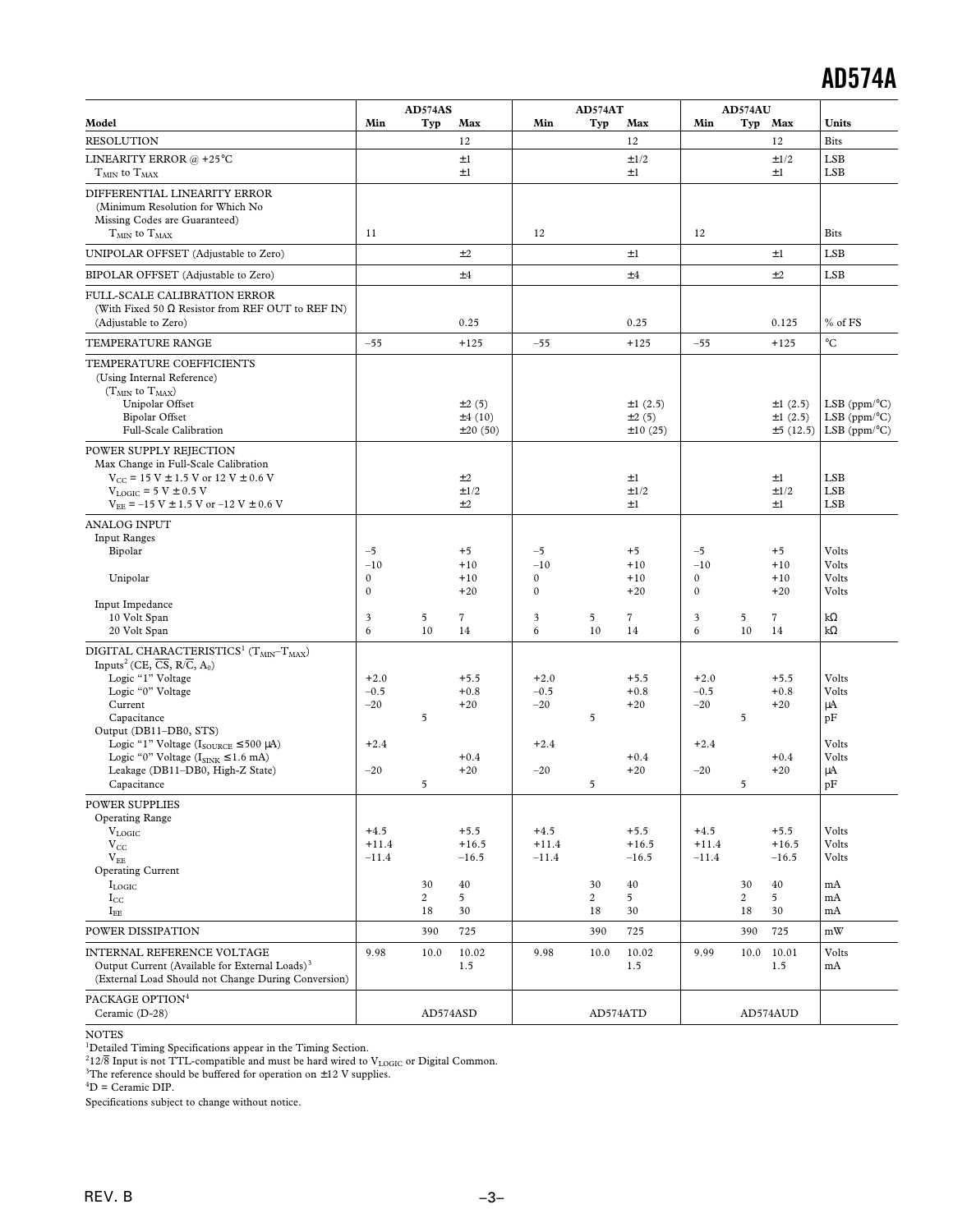

AD574A Block Diagram and Pin Configuration

### **ABSOLUTE MAXIMUM RATINGS\***

(Specifications apply to all grades, except where noted)

| $V_{CC}$ to Digital Common $\ldots \ldots \ldots \ldots \ldots \ldots \ldots \ldots 0$ V to +16.5 V |
|-----------------------------------------------------------------------------------------------------|
|                                                                                                     |
|                                                                                                     |
| Analog Common to Digital Common $\dots \dots \dots \dots \dots \pm 1$ V                             |
| Control Inputs (CE, $\overline{CS}$ , A <sub>O</sub> 12/8, R/C) to                                  |
| Digital Common $\ldots \ldots \ldots \ldots -0.5$ V to V <sub>LOGIC</sub> + 0.5 V                   |
| Analog Inputs (REF IN, BIP OFF, 10 $V_{\text{IN}}$ ) to                                             |
| Analog Common $\dots \dots \dots \dots \dots \dots \dots \dots \dots$                               |
|                                                                                                     |
|                                                                                                     |
| Momentary Short to $V_{CC}$                                                                         |

### **ORDERING GUIDE**

| $\bf{Model}^1$          | <b>Temperature</b><br>Range         | <b>Linearity Error</b><br>Max ( $T_{MIN}$ to $T_{MAX}$ ) | <b>Resolution</b><br><b>No Missing Codes</b><br>$(T_{MIN}$ to $T_{MAX}$ ) | Max<br><b>Full Scale</b><br>$T.C.$ (ppm/ $^{\circ}$ C) |
|-------------------------|-------------------------------------|----------------------------------------------------------|---------------------------------------------------------------------------|--------------------------------------------------------|
| AD574AI(X)              | $0^{\circ}$ C to $+70^{\circ}$ C    | $\pm$ 1 LSB                                              | 11 Bits                                                                   | 50.0                                                   |
| AD574AK(X)              | $0^{\circ}$ C to $+70^{\circ}$ C    | $\pm 1/2$ LSB                                            | 12 Bits                                                                   | 27.0                                                   |
| AD574AL(X)              | $0^{\circ}$ C to $+70^{\circ}$ C    | $\pm 1/2$ LSB                                            | 12 Bits                                                                   | 10.0                                                   |
| $AD574AS(X)^2$          | $-55^{\circ}$ C to $+125^{\circ}$ C | $\pm 1$ LSB                                              | 11 Bits                                                                   | 50.0                                                   |
| AD574AT(X) <sup>2</sup> | $-55^{\circ}$ C to $+125^{\circ}$ C | $\pm 1$ LSB                                              | 12 Bits                                                                   | 25.0                                                   |
| $AD574AU(X)^2$          | $-55^{\circ}$ C to $+125^{\circ}$ C | $\pm 1$ LSB                                              | 12 Bits                                                                   | 12.5                                                   |

NOTES

 ${}^1X$  = Package designator. Available packages are: D (D-28) for all grades. E (E-28A) for J and K grades and /883B processed S, T and U grades. N (N-28) for J, K, and L grades. P (P-28A) for PLCC in J, K grades. Example: AD574AKN is K grade in plastic DIP. 2 For details on grade and package offerings screened in accordance with MIL-STD-883, refer to Analog Devices Military Products Databook.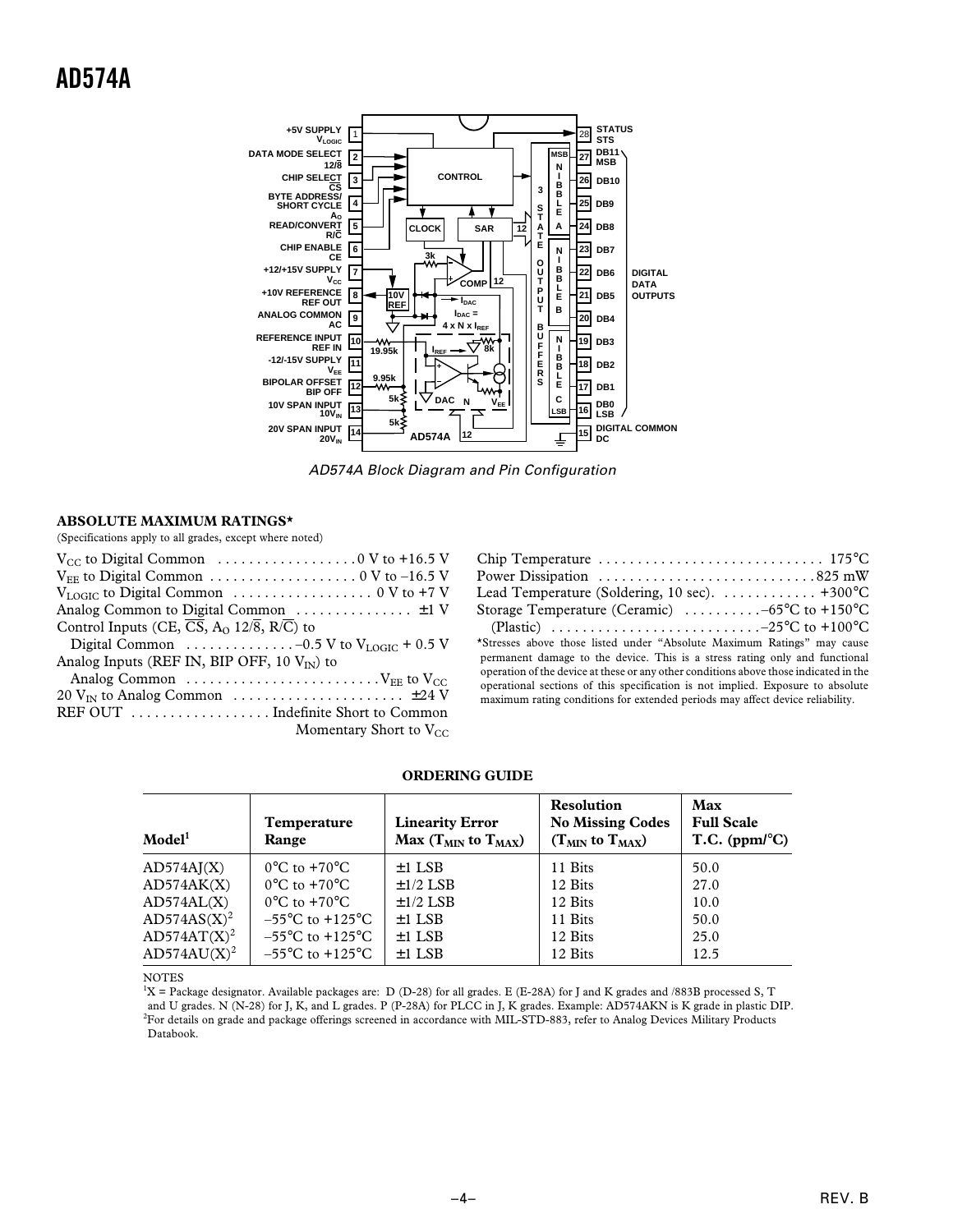### **THE AD574A OFFERS GUARANTEED MAXIMUM LINEARITY ERROR OVER THE FULL OPERATING TEMPERATURE RANGE**

### **DEFINITIONS OF SPECIFICATIONS**

### LINEARITY ERROR

Linearity error refers to the deviation of each individual code from a line drawn from "zero" through "full scale". The point used as "zero" occurs 1/2 LSB (1.22 mV for 10 volt span) before the first code transition (all zeros to only the LSB "on"). "Full scale" is defined as a level 1 1/2 LSB beyond the last code transition (to all ones). The deviation of a code from the true straight line is measured from the middle of each particular code.

The AD574AK, L, T, and U grades are guaranteed for maximum nonlinearity of  $\pm 1/2$  LSB. For these grades, this means that an analog value which falls exactly in the center of a given code width will result in the correct digital output code. Values nearer the upper or lower transition of the code width may produce the next upper or lower digital output code. The AD574AJ and S grades are guaranteed to  $\pm 1$  LSB max error. For these grades, an analog value which falls within a given code width will result in either the correct code for that region or either adjacent one.

Note that the linearity error is not user-adjustable.

### DIFFERENTIAL LINEARITY ERROR (NO MISSING CODES)

A specification which guarantees no missing codes requires that every code combination appear in a monotonic increasing sequence as the analog input level is increased. Thus every code must have a finite width. For the AD574AK, L, T, and U grades, which guarantee no missing codes to 12-bit resolution, all 4096 codes must be present over the entire operating temperature ranges. The AD574AJ and S grades guarantee no missing codes to 11-bit resolution over temperature; this means that all code combinations of the upper 11 bits must be present; in practice very few of the 12-bit codes are missing.

### UNIPOLAR OFFSET

The first transition should occur at a level 1/2 LSB above analog common. Unipolar offset is defined as the deviation of the actual transition from that point. This offset can be adjusted as discussed on the following two pages. The unipolar offset temperature coefficient specifies the maximum change of the transition point over temperature, with or without external adjustment.

### BIPOLAR OFFSET

In the bipolar mode the major carry transition (0111 1111 1111 to 1000 0000 0000) should occur for an analog value 1/2 LSB below analog common. The bipolar offset error and temperature coefficient specify the initial deviation and maximum change in the error over temperature.

#### QUANTIZATION UNCERTAINTY

Analog-to-digital converters exhibit an inherent quantization uncertainty of  $\pm 1/2$  LSB. This uncertainty is a fundamental characteristic of the quantization process and cannot be reduced for a converter of given resolution.

### LEFT-JUSTIFIED DATA

The data format used in the AD574A is left-justified. This means that the data represents the analog input as a fraction of

full-scale, ranging from 0 to 4095  $\overline{4096}$  . This implies a binary point to the left of the MSB.

### FULL-SCALE CALIBRATION ERROR

The last transition (from 1111 1111 1110 to 1111 1111 1111) should occur for an analog value 1 1/2 LSB below the nominal full scale (9.9963 volts for 10.000 volts full scale). The full-scale calibration error is the deviation of the actual level at the last transition from the ideal level. This error, which is typically 0.05% to 0.1% of full scale, can be trimmed out as shown in Figures 3 and 4.

### TEMPERATURE COEFFICIENTS

The temperature coefficients for full-scale calibration, unipolar offset, and bipolar offset specify the maximum change from the initial (25°C) value to the value at  $T_{MIN}$  or  $T_{MAX}$ .

### POWER SUPPLY REJECTION

The standard specifications for the AD574A assume use of +5.00 V and  $\pm$ 15.00 V or  $\pm$ 12.00 V supplies. The only effect of power supply error on the performance of the device will be a small change in the full-scale calibration. This will result in a linear change in all lower order codes. The specifications show the maximum full-scale change from the initial value with the supplies at the various limits.

#### CODE WIDTH

A fundamental quantity for A/D converter specifications is the code width. This is defined as the range of analog input values for which a given digital output code will occur. The nominal value of a code width is equivalent to 1 least significant bit (LSB) of the full-scale range or 2.44 mV out of 10 volts for a 12-bit ADC.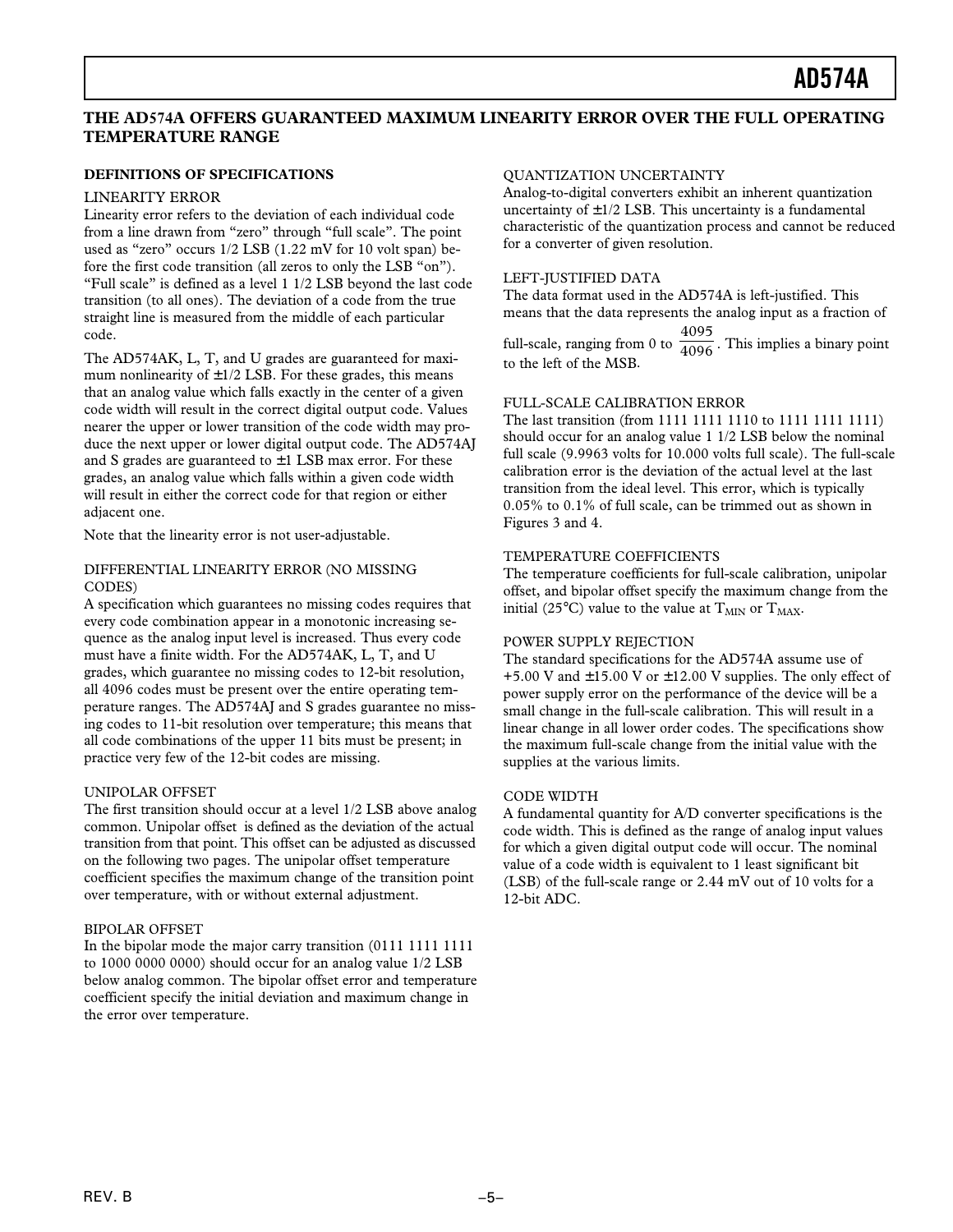### **CIRCUIT OPERATION**

The AD574A is a complete 12-bit A/D converter which requires no external components to provide the complete successiveapproximation analog-to-digital conversion function. A block diagram of the AD574A is shown in Figure 1.



Figure 1. Block Diagram of AD574A 12-Bit A-to-D Converter

When the control section is commanded to initiate a conversion (as described later), it enables the clock and resets the successiveapproximation register (SAR) to all zeros. Once a conversion cycle has begun, it cannot be stopped or restarted and data is not available from the output buffers. The SAR, timed by the clock, will sequence through the conversion cycle and return an end-of-convert flag to the control section. The control section will then disable the clock, bring the output status flag low, and enable control functions to allow data read functions by external command.

During the conversion cycle, the internal 12-bit current output DAC is sequenced by the SAR from the most significant bit (MSB) to least significant bit (LSB) to provide an output current which accurately balances the input signal current through the 5 kΩ (or 10 kΩ) input resistor. The comparator determines whether the addition of each successively-weighted bit current causes the DAC current sum to be greater or less than the input current; if the sum is less, the bit is left on; if more, the bit is turned off. After testing all the bits, the SAR contains a 12-bit binary code which accurately represents the input signal to within  $\pm 1/2$  LSB.

The temperature-compensated buried Zener reference provides the primary voltage reference to the DAC and guarantees excellent stability with both time and temperature. The reference is trimmed to 10.00 volts  $\pm 0.2\%$ ; it can supply up to 1.5 mA to an external load in addition to the requirements of the reference input resistor (0.5 mA) and bipolar offset resistor (1 mA) when the AD574A is powered from  $\pm$ 15 V supplies. If the AD574A is used with  $\pm 12$  V supplies, or if external current must be supplied over the full temperature range, an external buffer amplifier is recommended. Any external load on the AD574A reference must remain constant during conversion. The thin-film application resistors are trimmed to match the full-scale output current of the DAC. There are two 5 k $\Omega$  input scaling resistors to allow either a 10 volt or 20 volt span. The 10 kΩ bipolar offset resistor is grounded for unipolar operation and connected to the 10 volt reference for bipolar operation.

### **DRIVING THE AD574 ANALOG INPUT**

The internal circuitry of the AD574 dictates that its analog input be driven by a low source impedance. Voltage changes at the current summing node of the internal comparator result in abrupt modulations of the current at the analog input. For accurate 12-bit conversions the driving source must be capable of holding a constant output voltage under these dynamically changing load conditions.



Figure 2. Op Amp – AD574A Interface

The output impedance of an op amp has an open-loop value which, in a closed loop, is divided by the loop gain available at the frequency of interest. The amplifier should have acceptable loop gain at 500 kHz for use with the AD574A. To check whether the output properties of a signal source are suitable, monitor the AD574's input with an oscilloscope while a conversion is in progress. Each of the 12 disturbances should subside in 1 µs or less.

For applications involving the use of a sample-and-hold amplifier, the AD585 is recommended. The AD711 or AD544 op amps are recommended for dc applications.

### **SAMPLE-AND-HOLD AMPLIFIERS**

Although the conversion time of the AD574A is a maximum of 35 µs, to achieve accurate 12-bit conversions of frequencies greater than a few Hz requires the use of a sample-and-hold amplifier (SHA). If the voltage of the analog input signal driving the AD574A changes by more than 1/2 LSB over the time interval needed to make a conversion, then the input requires a SHA.

The AD585 is a high linearity SHA capable of directly driving the analog input of the AD574A. The AD585's fast acquisition time, low aperture and low aperture jitter are ideally suited for high-speed data acquisition systems. Consider the AD574A converter with a 35 µs conversion time and an input signal of 10 V p-p: the maximum frequency which may be applied to achieve rated accuracy is 1.5 Hz. However, with the addition of an AD585, as shown in Figure 3, the maximum frequency increases to 26 kHz.

The AD585's low output impedance, fast-loop response, and low droop maintain 12-bits of accuracy under the changing load conditions that occur during a conversion, making it suitable for use in high accuracy conversion systems. Many other SHAs cannot achieve 12-bits of accuracy and can thus compromise a system. The AD585 is recommended for AD574A applications requiring a sample and hold.

An alternate approach is to use the AD1674, which combines the ADC and SHA on one chip, with a total throughput time of 10 µs.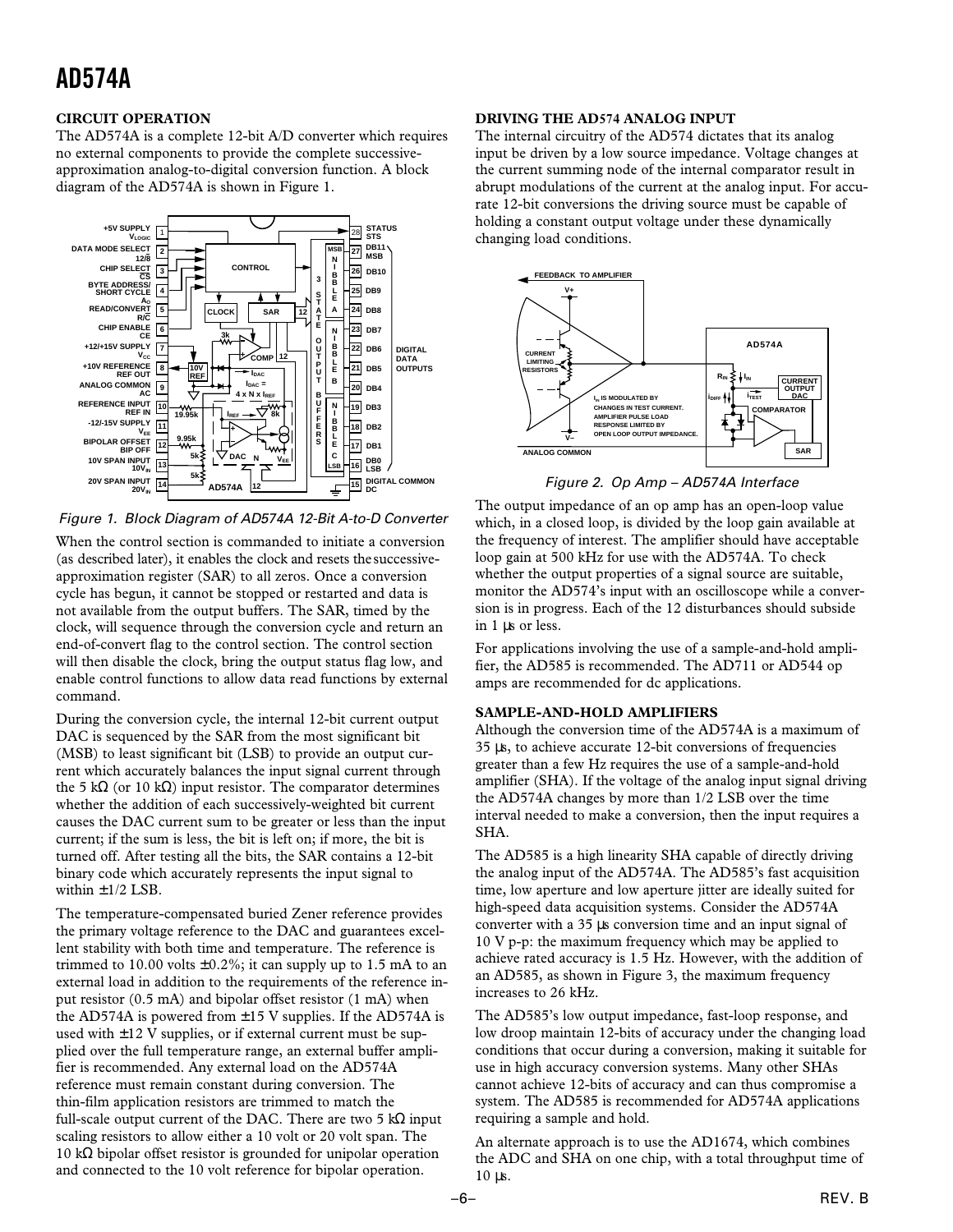

Figure 3. AD574A with AD585 Sample and Hold

### **SUPPLY DECOUPLING AND LAYOUT CONSIDERATIONS**

It is critically important that the AD574A power supplies be filtered, well regulated, and free from high frequency noise. Use of noisy supplies will cause unstable output codes. Switching power supplies are not recommended for circuits attempting to achieve 12-bit accuracy unless great care is used in filtering any switching spikes present in the output. Remember that a few millivolts of noise represents several counts of error in a 12-bit ADC.

Decoupling capacitors should be used on all power supply pins; the +5 V supply decoupling capacitor should be connected directly from Pin 1 to Pin 15 (digital common) and the  $+V_{\text{CC}}$ and  $-V_{EE}$  pins should be decoupled directly to analog common (Pin 9). A suitable decoupling capacitor is a 4.7 µF tantalum type in parallel with a 0.1 µF disc ceramic type.

Circuit layout should attempt to locate the AD574A, associated analog input circuitry, and interconnections as far as possible from logic circuitry. For this reason, the use of wire-wrap circuit construction is not recommended. Careful printed circuit construction is preferred.

### **GROUNDING CONSIDERATIONS**

The analog common at Pin 9 is the ground reference point for the internal reference and is thus the "high quality" ground for the AD574A; it should be connected directly to the analog reference point of the system. In order to achieve all of the high accuracy performance available from the AD574A in an environment of high digital noise content, the analog and digital commons should be connected together at the package. In some situations, the digital common at Pin 15 can be connected to the most convenient ground reference point; analog power return is preferred.

### **UNIPOLAR RANGE CONNECTIONS FOR THE AD574A**

The AD574A contains all the active components required to perform a complete 12-bit A/D conversion. Thus, for most situations, all that is necessary is connection of the power supplies  $(+5 V, +12 V/ +15 V$  and  $-12 V/ -15 V$ , the analog input, and the conversion initiation command, as discussed on the next

page. Analog input connections and calibration are easily accomplished; the unipolar operating mode is shown in Figure 4.



Figure 4. Unipolar Input Connections

All of the thin-film application resistors of the AD574A are trimmed for absolute calibration. Therefore, in many applications, no calibration trimming will be required. The absolute accuracy for each grade is given in the specification tables. For example, if no trims are used, the AD574AK guarantees  $\pm$ 1 LSB max zero offset error and  $\pm$ 0.25% (10 LSB) max full-scale error. (Typical full-scale error is  $\pm 2$  LSB.) If the offset trim is not required, Pin 12 can be connected directly to Pin 9; the two resistors and trimmer for Pin 12 are then not needed. If the full-scale trim is not needed, a 50  $\Omega \pm 1\%$  metal film resistor should be connected between Pin 8 and Pin 10.

The analog input is connected between Pin 13 and Pin 9 for a 0 V to +10 V input range, between 14 and Pin 9 for a 0 V to +20 V input range. The AD574A easily accommodates an input signal beyond the supplies. For the 10 volt span input, the LSB has a nominal value of 2.44 mV; for the 20 volt span, 4.88 mV. If a 10.24 V range is desired (nominal 2.5 mV/bit), the gain trimmer (R2) should be replaced by a 50  $\Omega$  resistor, and a 200  $\Omega$  trimmer inserted in series with the analog input to Pin 13 for a full-scale range of 20.48 V (5 mV/bit), use a 500  $\Omega$  trimmer into Pin 14. The gain trim described below is now done with these trimmers. The nominal input impedance into Pin 13 is 5 kΩ, and 10 kΩ into Pin 14.

### **UNIPOLAR CALIBRATION**

The AD574A is intended to have a nominal 1/2 LSB offset so that the exact analog input for a given code will be in the middle of that code (halfway between the transitions to the codes above and below it). Thus, the first transition (from 0000 0000 0000 to 0000 0000 0001) will occur for an input level of  $+1/2$  LSB (1.22 mV for 10 V range).

If Pin 12 is connected to Pin 9, the unit will behave in this manner, within specifications. If the offset trim (R1) is used, it should be trimmed as above, although a different offset can be set for a particular system requirement. This circuit will give approximately  $\pm 15$  mV of offset trim range.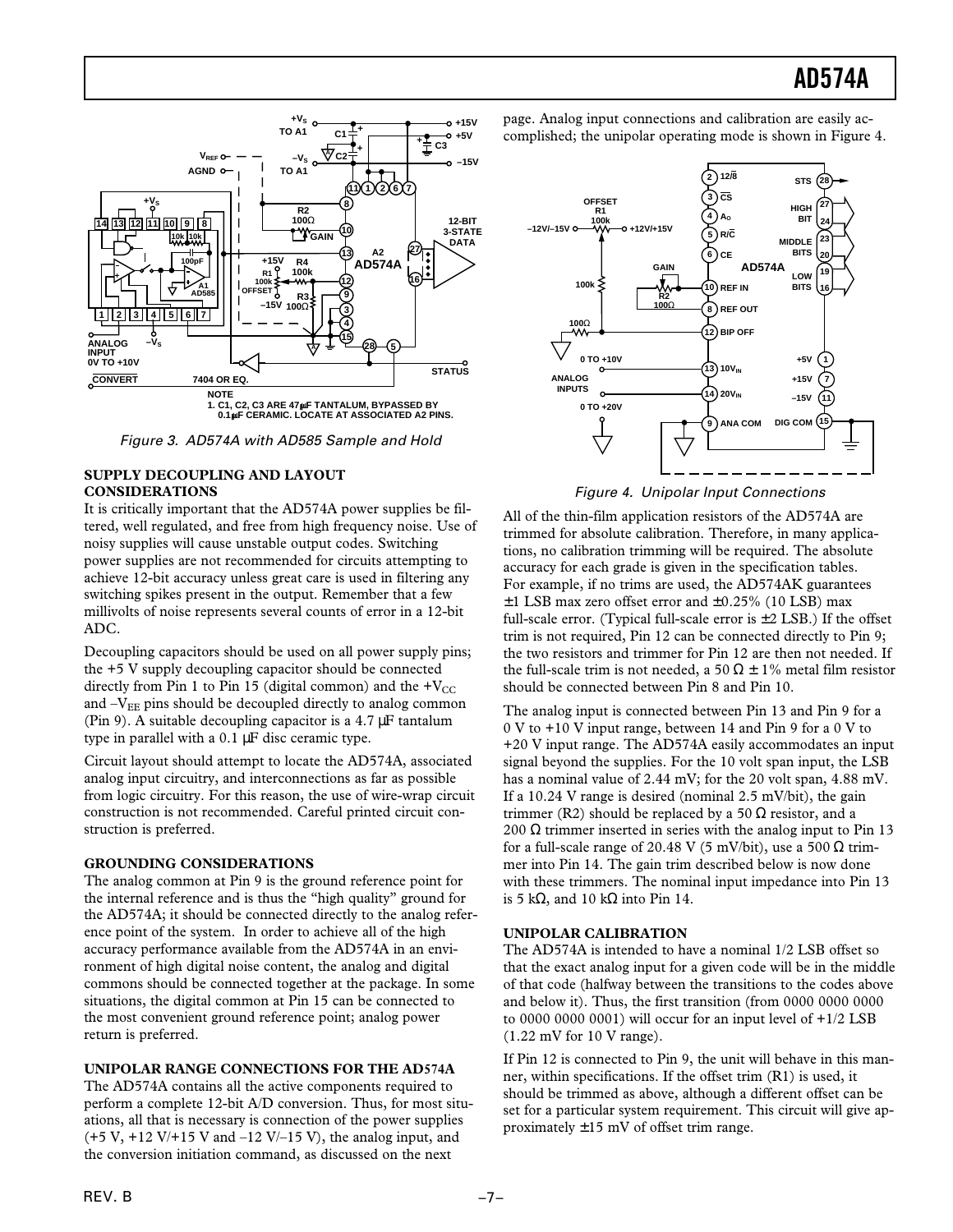The full-scale trim is done by applying a signal 1 1/2 LSB below the nominal full scale (9.9963 for a 10 V range). Trim R2 to give the last transition (1111 1111 1110 to 1111 1111 1111).

### **BIPOLAR OPERATION**

The connections for bipolar ranges are shown in Figure 5. Again, as for the unipolar ranges, if the offset and gain specifications are sufficient, one or both of the trimmers shown can be replaced by a 50  $\Omega \pm 1\%$  fixed resistor. Bipolar calibration is similar to unipolar calibration. First, a signal 1/2 LSB above negative full scale  $(-4.9988 \text{ V}$  for the  $\pm 5 \text{ V}$  range) is applied and R1 is trimmed to give the first transition (0000 0000 0000 to 0000 0000 0001). Then a signal 1 1/2 LSB below positive full scale (+4.9963 V the  $\pm$ 5 V range) is applied and R2 trimmed to give the last transition (1111 11111110 to 1111 1111 1111).



Figure 5. Bipolar Input Connections

### **CONTROL LOGIC**

The AD574A contains on-chip logic to provide conversion initiation and data read operations from signals commonly available in microprocessor systems. Figure 6 shows the internal logic circuitry of the AD574A.

The control signals CE,  $\overline{CS}$ , and  $R/\overline{C}$  control the operation of the converter. The state of  $R/\overline{C}$  when CE and  $\overline{CS}$  are both asserted determines whether a data read ( $R/\overline{C} = 1$ ) or a convert  $(R/\overline{C} = 0)$  is in progress. The register control inputs A<sub>0</sub> and  $12\sqrt{8}$  control conversion length and data format. The A<sub>O</sub> line is usually tied to the least significant bit of the address bus. If a conversion is started with  $A_0$  low, a full 12-bit conversion cycle is initiated. If  $A<sub>o</sub>$  is high during a convert start, a shorter 8-bit conversion cycle results. During data read operations,  $A_0$  determines whether the three-state buffers containing the 8 MSBs of the conversion result  $(A<sub>O</sub> = 0)$  or the 4 LSBs  $(A<sub>O</sub> = 1)$  are enabled. The  $12\sqrt{8}$  pin determines whether the output data is to be organized as two 8-bit words  $(12\sqrt{8})$  tied to DIGITAL COMMON) or a single 12-bit word (12/8 tied to  $V_{LOGIC}$ ). The  $12\sqrt{8}$  pin is not TTL-compatible and must be hard-wired to either V<sub>LOGIC</sub> or DIGITAL COMMON. In the 8-bit mode, the byte addressed when  $A<sub>0</sub>$  is high contains the 4 LSBs from the conversion followed by four trailing zeroes. This organization allows the data lines to be overlapped for direct interface to 8-bit buses without the need for external three-state buffers.

It is not recommended that  $A_0$  change state during a data read operation. Asymmetrical enable and disable times of the three-state buffers could cause internal bus contention resulting in potential damage to the AD574A.



**NOTE 1: WHEN START CONVERT GOES LOW, THE EOC (END OF CONVERSION) SIGNALS GO LOW. EOC8 RETURNS HIGH AFTER AN 8-BIT CONVERSION CYCLE IS COMPLETE, AND EOC12 RETURNS HIGH WHEN ALL 12-BITS HAVE BEEN CONVERTED. THE EOC SIGNALS PREVENT DATA FROM BEING READ DURING CONVERSIONS.**

### Figure 6. AD574A Control Logic

An output signal, STS, indicates the status of the converter. STS goes high at the beginning of a conversion and returns low when the conversion cycle is complete.

**Table I. AD574A Truth Table**

| CE            | $\overline{\text{CS}}$ |                                             | $R/\overline{C}$ 12/8                       | A <sub>0</sub> | Operation                                                           |
|---------------|------------------------|---------------------------------------------|---------------------------------------------|----------------|---------------------------------------------------------------------|
| $\frac{0}{X}$ | $\boldsymbol{X}$       | $\boldsymbol{\mathrm{X}}$<br>$\overline{X}$ | $\boldsymbol{\mathrm{X}}$<br>$\overline{x}$ | X<br>X         | None<br>None                                                        |
|               | $\theta$               | $\theta$<br>$\Omega$                        | $\mathbf X$<br>X                            | $\mathbf{0}$   | Initiate 12-Bit Conversion<br>Initiate 8-Bit Conversion             |
|               | $\Omega$               |                                             | Pin <sub>1</sub>                            | ΙX             | Enable 12-Bit Parallel Output                                       |
|               | $\Omega$               |                                             | Pin $15 0$<br>Pin $15 1$                    |                | Enable 8 Most Significant Bits<br>Enable 4 LSBs + 4 Trailing Zeroes |

### **TIMING**

The AD574A is easily interfaced to a wide variety of microprocessors and other digital systems. The following discussion of the timing requirements of the AD574A control signals should provide the system designer with useful insight into the operation of the device.

**Table II. Convert Start Timing—Full Control Mode**

| Symbol           | Parameter                           | Min | Typ | Max | <b>Units</b> |
|------------------|-------------------------------------|-----|-----|-----|--------------|
| $t_{\rm DSC}$    | STS Delay from CE                   |     |     | 400 | ns           |
| $t_{\rm HEC}$    | CE Pulse Width                      | 300 |     |     | ns           |
| $t_{\rm SSC}$    | CS to CE Setup                      | 300 |     |     | ns           |
| $t_{HSC}$        | CS Low During CE High               | 200 |     |     | ns           |
| $t_{\text{SRC}}$ | R/C to CE Setup                     | 250 |     |     | ns           |
| $t_{\rm HRC}$    | R/C Low During CE High              | 200 |     |     | ns           |
| $t_{SAC}$        | $A0$ to CE Setup                    | 0   |     |     | ns           |
| $t_{HAC}$        | A <sub>O</sub> Valid During CE High | 300 |     |     | ns           |
| $t_C$            | Conversion Time                     |     |     |     |              |
|                  | 8-Bit Cycle                         | 10  |     | 24  | μs           |
|                  | 12-Bit Cycle                        | 15  |     | 35  | μs           |

**NOTE 2: 12/8 IS NOT A TTL-COMPATABLE INPUT AND SHOULD ALWAYS BE WIRED DIRECTLY TO VLOGIC OR DIGITAL COMMON.**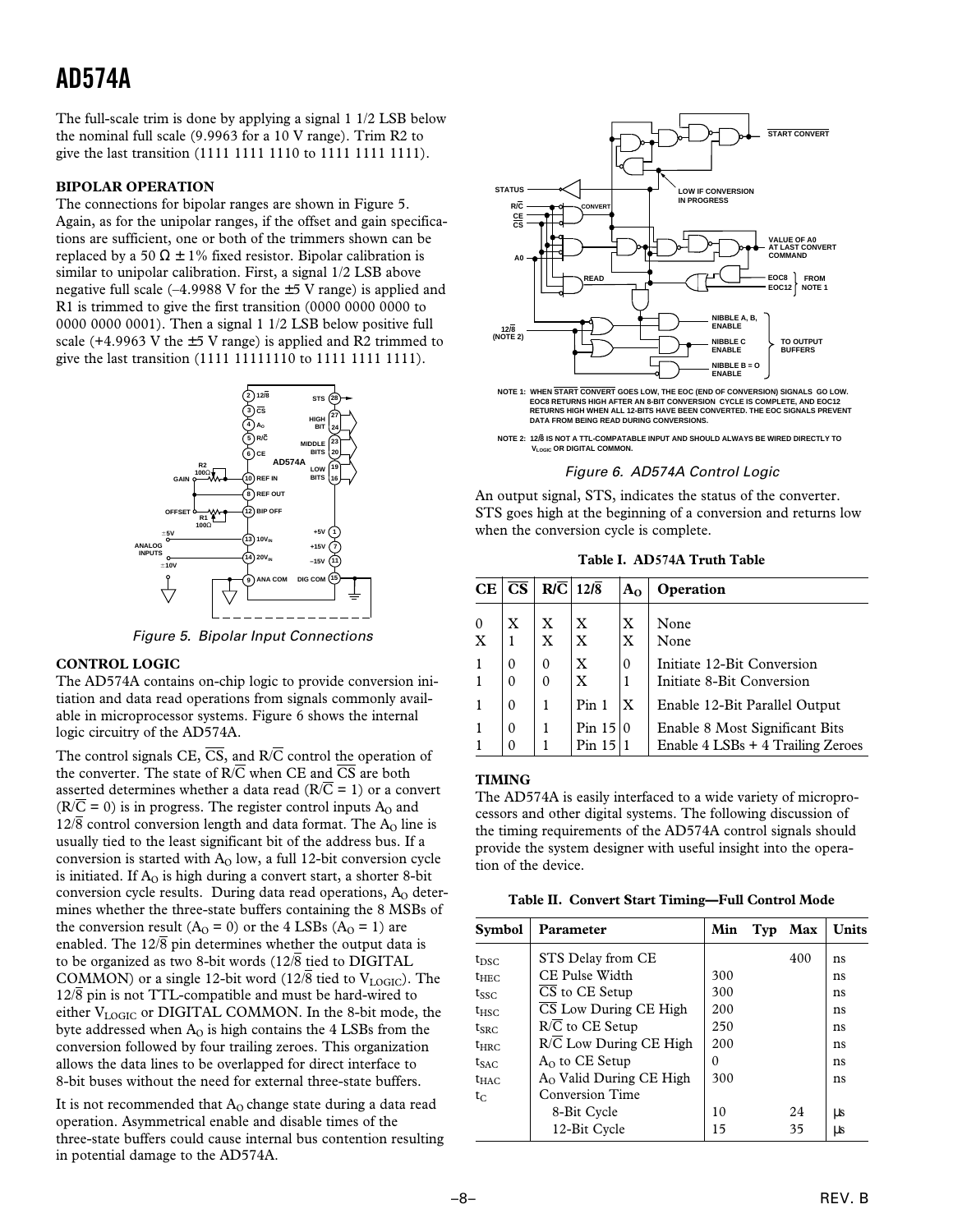Figure 7 shows a complete timing diagram for the AD574A convert start operation.  $R/\overline{C}$  should be low before both CE and  $\overline{CS}$ are asserted; if  $R/\overline{C}$  is high, a read operation will momentarily occur, possibly resulting in system bus contention. Either CE or  $\overline{\text{CS}}$  may be used to initiate a conversion; however, use of CE is recommended since it includes one less propagation delay than  $\overline{CS}$  and is the faster input. In Figure 7, CE is used to initiate the conversion.



Figure 7. Convert Start Timing

Once a conversion is started and the STS line goes high, convert start commands will be ignored until the conversion cycle is complete. The output data buffers cannot be enabled during conversion.

Figure 8 shows the timing for data read operations. During data read operations, access time is measured from the point where CE and  $R/\overline{C}$  both are high (assuming  $\overline{CS}$  is already low). If  $\overline{CS}$ is used to enable the device, access time is extended by 100 ns.



Figure 8. Read Cycle Timing

In the 8-bit bus interface mode  $(12\sqrt{8})$  input wired to DIGITAL COMMON), the address bit,  $A<sub>0</sub>$ , must be stable at least 150 ns prior to  $\overline{CE}$  going high and must remain stable during the entire read cycle. If  $A<sub>0</sub>$  is allowed to change, damage to the AD574A output buffers may result.

**Table III. Read Timing—Full Control Mode**

| <b>Symbol</b>         | Parameter                    | Min | Typ | Max | <b>Units</b> |
|-----------------------|------------------------------|-----|-----|-----|--------------|
| $t_{DD}$ <sup>1</sup> | Access Time (from CE)        |     |     | 200 | ns           |
| $t_{HD}$              | Data Valid After CE Low      | 25  |     |     | ns           |
| $t_{HL}$ <sup>2</sup> | Output Float Delay           |     |     | 100 | ns           |
| $t_{SSR}$             | CS to CE Setup               | 150 |     |     | ns           |
| $t_{\rm SRR}$         | $R/\overline{C}$ to CE Setup | 0   |     |     | ns           |
| $t_{\text{SAR}}$      | $A0$ to CE Setup             | 150 |     |     | ns           |
| $t_{HSR}$             | CS Valid After CE Low        | 50  |     |     | ns           |
| $t_{HRR}$             | R/C High After CE Low        | 0   |     |     | ns           |
| $t_{\rm HAR}$         | $A_0$ Valid After CE Low     | 50  |     |     | ns           |

**NOTES** 

 $1_{\text{t}}$  is measured with the load circuit of Figure 9 and defined as the time required for an output to cross 0.4 V or 2.4 V.

 $^{2}$ t<sub>HL</sub> is defined as the time required for the data lines to change 0.5 V when loaded with the circuit of Figure 10.



a. High-Z to Logic 1 b. High-Z to Logic 0 Figure 9. Load Circuit for Access Time Test



a. Logic 1 to High-Z b. Logic 0 to High-Z Figure 10. Load Circuit for Output Float Delay Test

### **"STAND-ALONE" OPERATION**

The AD574A can be used in a "stand-alone" mode, which is useful in systems with dedicated input ports available and thus not requiring full bus interface capability.

In this mode, CE and  $12\sqrt{8}$  are wired high,  $\overline{CS}$  and  $A_0$  are wired low, and conversion is controlled by  $R/\overline{C}$ . The three-state buffers are enabled when  $R/\overline{C}$  is high and a conversion starts when  $R/\overline{C}$  goes low. This allows two possible control signals—a high pulse or a low pulse. Operation with a low pulse is shown in Figure 11. In this case, the outputs are forced into the high impedance state in response to the falling edge of R/C and return



Figure 11. Low Pulse for R/*C*—Outputs Enabled After Conversion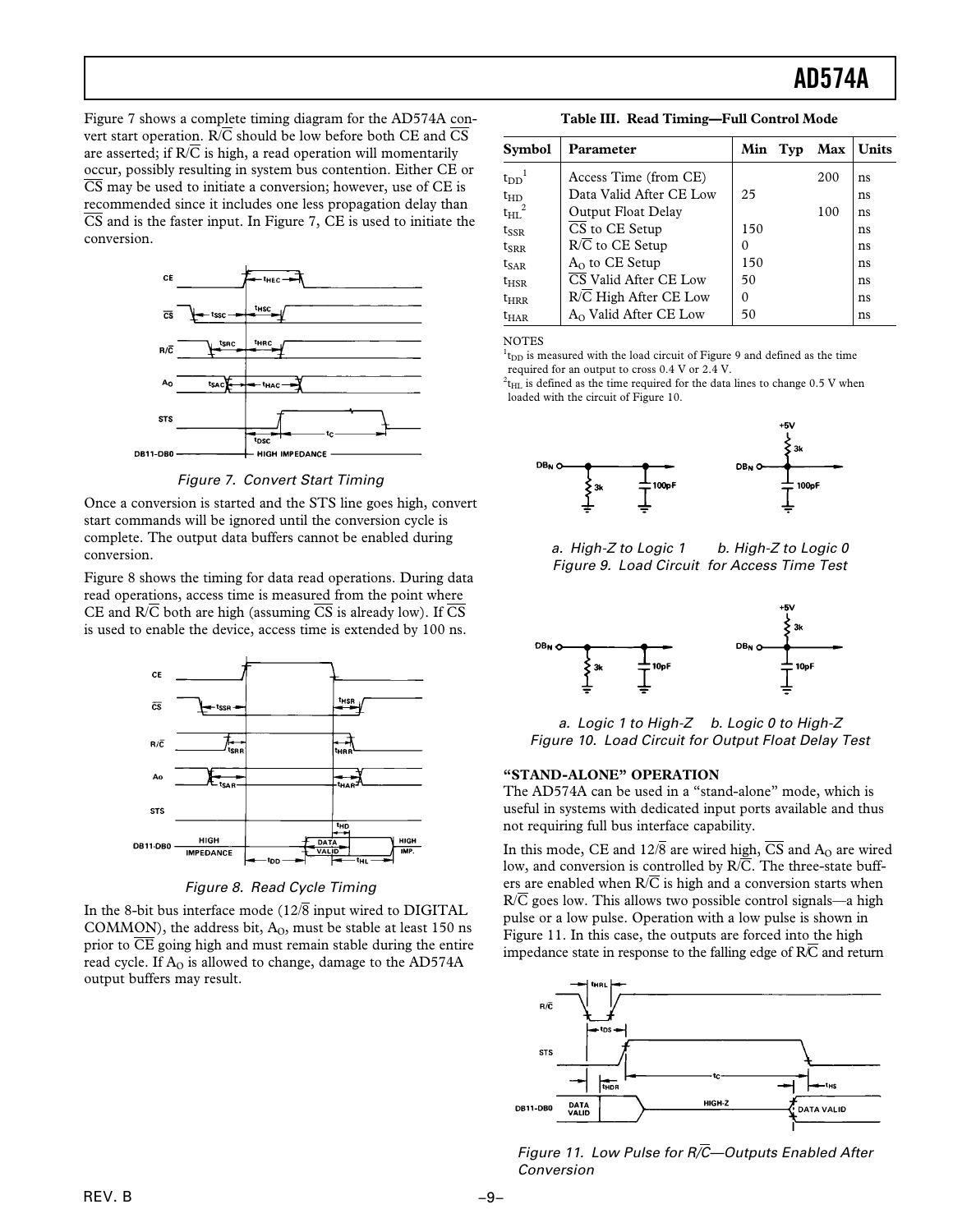to valid logic levels after the conversion cycle is completed. The STS line goes high 600 ns after  $R/\overline{C}$  goes low and returns low 300 ns after data is valid.

If conversion is initiated by a high pulse as shown in Figure 12, the data lines are enabled during the time when  $R/\overline{C}$  is high. The falling edge of  $R/\overline{C}$  starts the next conversion, and the data lines return to three-state (and remain three-state) until the next high pulse of  $R/\overline{C}$ .



Figure 12. High Pulse for R/*C*—Outputs Enabled While R/*C* High, Otherwise High-Z

| Table IV. Stand-Alone Mode Timing |  |
|-----------------------------------|--|
|                                   |  |

| <b>Symbol</b>             | Parameter                                              | Min | Typ Max | Units    |
|---------------------------|--------------------------------------------------------|-----|---------|----------|
| $t_{HRL}$                 | Low $R/\overline{C}$ Pulse Width<br>STS Delay from R/C | 250 | 600     | ns       |
| $t_{DS}$<br>$t_{\rm HDR}$ | Data Valid After R/C Low                               | 25  |         | ns<br>ns |
| $t_{HL}$                  | Output Float Delay                                     |     | 150     | ns       |
| $t_{\rm HS}$              | STS Delay After Data Valid                             | 300 | 1000    | ns       |
| $t_{HRH}$                 | High $R/\overline{C}$ Pulse Width                      | 300 |         | ns       |
| $t_{\rm DDR}$             | Data Access Time                                       |     | 250     | ns       |

Usually the low pulse for  $R/\overline{C}$  stand-alone mode will be used. Figure 13 illustrates a typical stand-alone configuration for 8086 type processors. The addition of the 74F/S374 latches improves bus access/release times and helps minimize digital feedthrough to the analog portion of the converter.



Figure 13. 8086 Stand-Alone Configuration

### **INTERFACING THE AD574A TO MICROPROCESSORS**

The control logic of the AD574A makes direct connection to most microprocessor system buses possible. While it is impossible to describe the details of the interface connections for every microprocessor type, several representative examples will be described here.

### **GENERAL A/D CONVERTER INTERFACE CONSIDERATIONS**

A typical A/D converter interface routine involves several operations. First, a write to the ADC address initiates a conversion. The processor must then wait for the conversion cycle to complete, since most ADCs take longer than one instruction cycle to complete a conversion. Valid data can, of course, only be read after the conversion is complete. The AD574A provides an output signal (STS) which indicates when a conversion is in progress. This signal can be polled by the processor by reading it through an external three-state buffer (or other input port). The STS signal can also be used to generate an interrupt upon completion of conversion, if the system timing requirements are critical (bear in mind that the maximum conversion time of the AD574A is only 35 microseconds) and the processor has other tasks to perform during the ADC conversion cycle. Another possible time-out method is to assume that the ADC will take 35 microseconds to convert, and insert a sufficient number of "do-nothing" instructions to ensure that 35 microseconds of processor time is consumed.

Once it is established that the conversion is finished, the data can be read. In the case of an ADC of 8-bit resolution (or less), a single data read operation is sufficient. In the case of converters with more data bits than are available on the bus, a choice of data formats is required, and multiple read operations are needed. The AD574A includes internal logic to permit direct interface to 8-bit or 16-bit data buses, selected by connection of the  $12\sqrt{8}$ input. In 16-bit bus applications (12/8 high) the data lines (DB11 through DB0) may be connected to either the 12 most significant or 12 least significant bits of the data bus. The remaining four bits should be masked in software. The interface to an 8-bit data bus ( $12\sqrt{8}$  low) is done in a left-justified format. The even address (A0 low) contains the 8 MSBs (DB11 through DB4). The odd address (A0 high) contains the 4 LSBs (DB3 through DB0) in the upper half of the byte, followed by four trailing zeroes, thus eliminating bit masking instructions.

It is not possible to rearrange the AD574A data lines for right justified 8-bit bus interface.

|                   | D7                   |                 |                 |                          |     |     |                 | DO  |
|-------------------|----------------------|-----------------|-----------------|--------------------------|-----|-----|-----------------|-----|
| XXX0 (EVEN ADDR): | <b>DB11</b><br>(MSB) | <b>DB10</b>     | DB <sub>9</sub> | DB8                      | DB7 | DB6 | DB <sub>5</sub> | DB4 |
| XXX1 (ODD ADDR):  | DB3                  | DB <sub>2</sub> | DB1             | DB <sub>0</sub><br>(LSB) | ٥   | 0   | 0               | o   |

Figure 14. AD574A Data Format for 8-Bit Bus

### **SPECIFIC PROCESSOR INTERFACE EXAMPLES Z-80 System Interface**

The AD574A may be interfaced to the Z-80 processor in an I/O or memory mapped configuration. Figure 15 illustrates an I/O or mapped configuration. The Z-80 uses address lines A0–A7 to decode the I/O port address.

An interesting feature of the Z-80 is that during I/O operations a single wait state is automatically inserted, allowing the AD574A to be used with Z-80 processors having clock speeds up to 4 MHz. For applications faster than 4 MHz use the wait state generator in Figure 16. In a memory mapped configuration the AD574A may be interfaced to Z-80 processors with clock speeds of up to 2.5 MHz.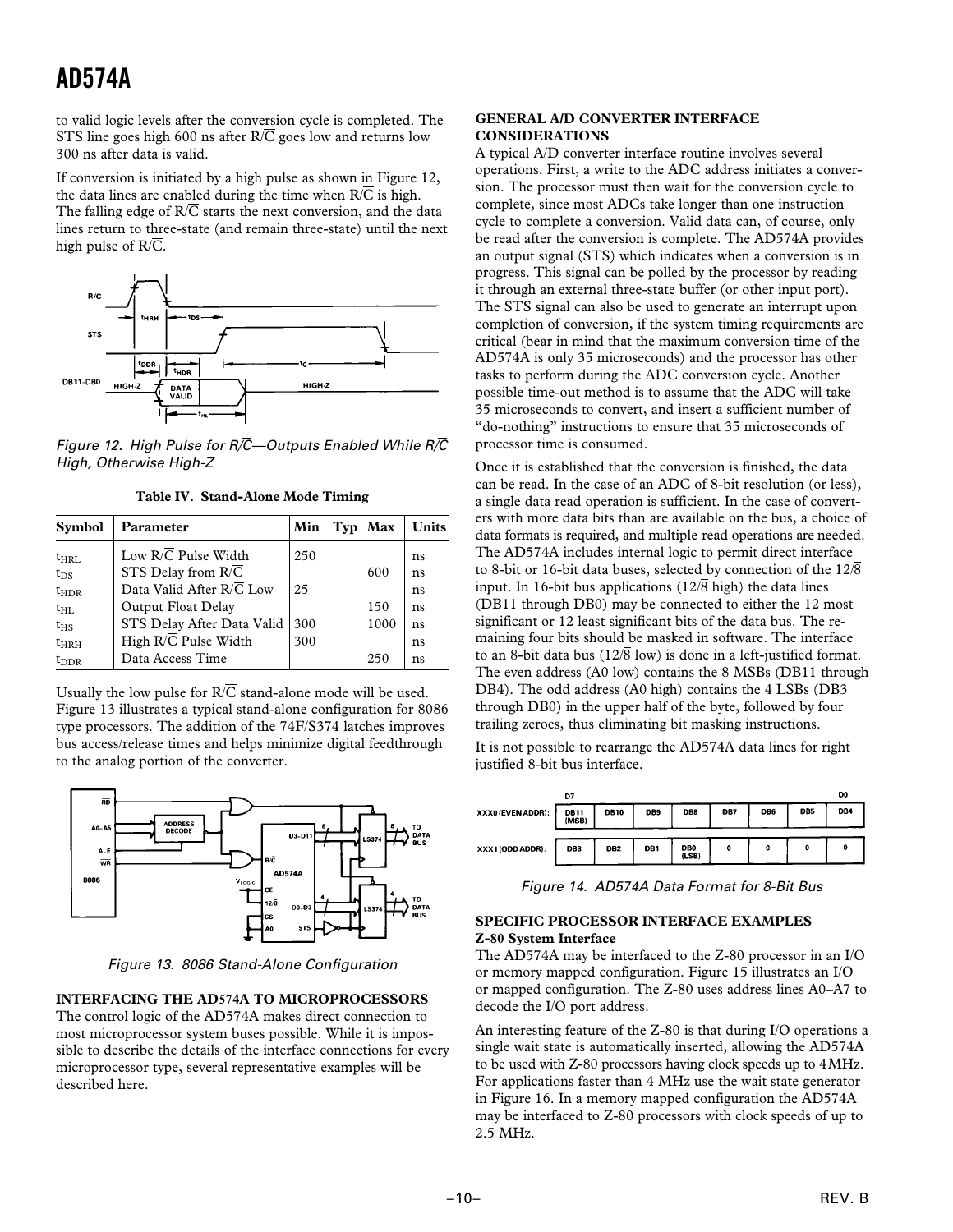

Figure 15. Z80—AD574A Interface



Figure 16. Wait State Generator

### **IBM PC Interface**

The AD574A appears in Figure 17 interfaced to the 4 MHz 8088 processor of an IBM PC. Since the device resides in I/O space, its address is decoded from only the lower ten address lines and must be gated with AEN (active low) to mask out internal DMA cycles which use the same I/O address space. This active low signal is applied to  $\overline{CS}$ . IOR and  $\overline{IOW}$  are used to initiate the conversion and read, and are gated together to drive the chip enable, CE. Because the data bus width is limited to 8 bits, the AD574A data resides in two adjacent addresses selected by A0.



Figure 17. IBM PC—AD574A Interface

Note: Due to the large number of options that may be installed in the PC, the I/O bus loading should be limited to one Schottky TTL load. Therefore, a buffer/driver should be used when interfacing more than two AD574As to the I/O bus.

### **8086 Interface**

The data mode select pin  $(12\sqrt{8})$  of the AD574A should be connected to  $V_{\text{LOGIC}}$  to provide a 12-bit data output. To prevent possible bus contention, a demultiplexed and buffered address/ data bus is recommended. In the cases where the 8-bit short conversion cycle is not used, A0 should be tied to digital common. Figure 18 shows a typical 8086 configuration.



Figure 18. 8086—AD574A with Buffered Bus lnterface

For clock speeds greater than 4 MHz wait state insertion similar to Figure 16 is recommended to ensure sufficient CE and  $R/\overline{C}$ pulse duration.

The AD574A can also be interfaced in a stand-alone mode (see Figure 13). A low going pulse derived from the 8086's  $\overline{WR}$  signal logically ORed with a low address decode starts the conversion. At the end of the conversion, STS clocks the data into the three-state latches.

### **68000 Interface**

The AD574, when configured in the stand-alone mode, will easily interface to the 4 MHz version of the 68000 microprocessor. The 68000 R/ $\overline{W}$  signal combined with a low address decode initiates conversion. The  $\overline{\text{UDS}}$  or  $\overline{\text{LDS}}$  signal, with the decoded address, generates the  $\overline{DTACK}$  input to the processor, latching in the AD574A's data. Figure 19 illustrates this configuration.



Figure 19. 68000—AD574A Interface